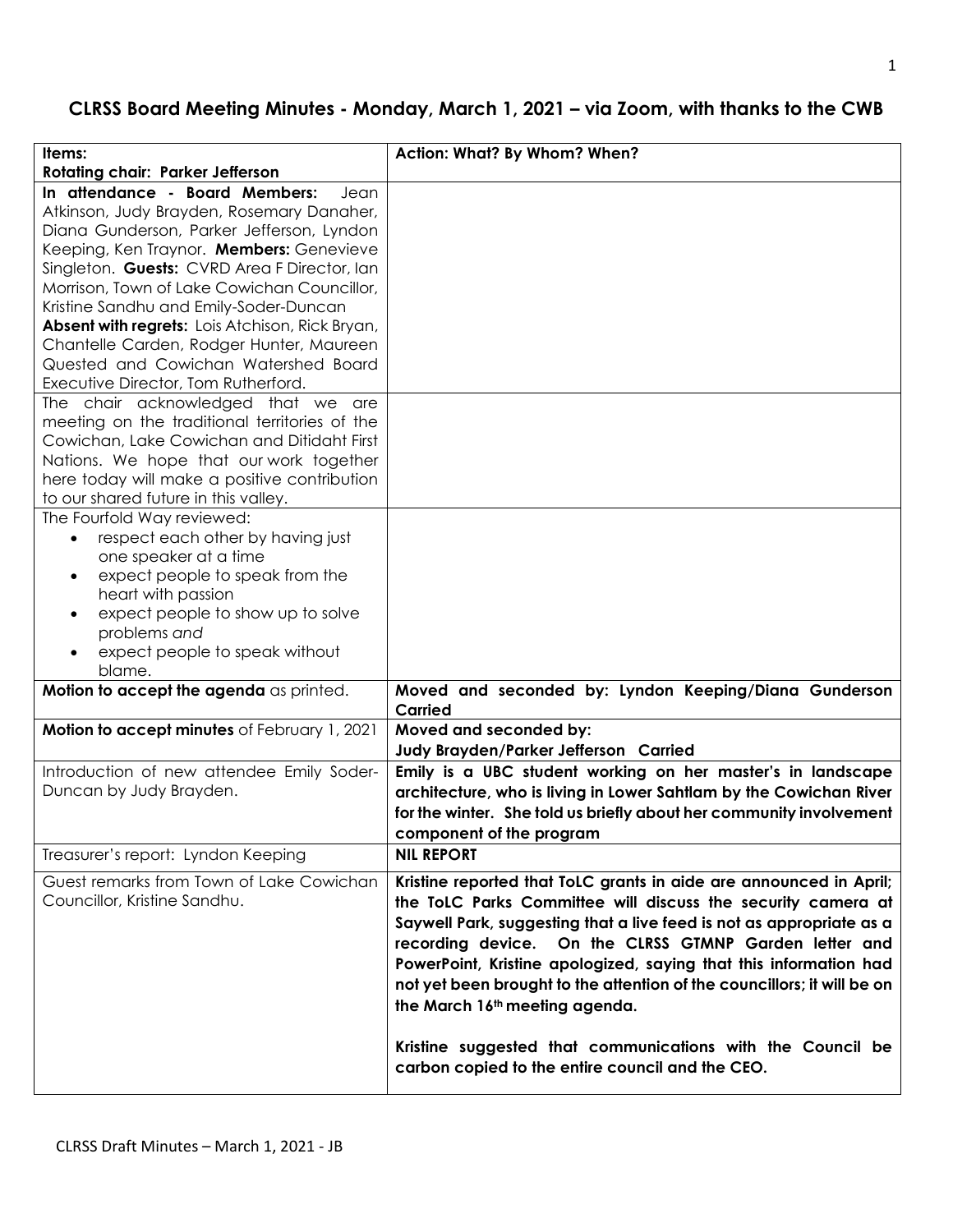|    | Presentation:                                                                                       | Ken<br>special presentation<br>Traynor<br>made a<br>of<br>some<br>educational/lake science links that are going up on our website.<br>This would facilitate 'one-stop shopping' for scientific information<br>rather than asking community members to scan and search many<br>sites in order to understand the 'full picture'. |                                                                                                                                                                                                                                                                                                                                                                                                                                                                                                                                                                     |
|----|-----------------------------------------------------------------------------------------------------|--------------------------------------------------------------------------------------------------------------------------------------------------------------------------------------------------------------------------------------------------------------------------------------------------------------------------------|---------------------------------------------------------------------------------------------------------------------------------------------------------------------------------------------------------------------------------------------------------------------------------------------------------------------------------------------------------------------------------------------------------------------------------------------------------------------------------------------------------------------------------------------------------------------|
|    | Correspondence: For information only -                                                              |                                                                                                                                                                                                                                                                                                                                |                                                                                                                                                                                                                                                                                                                                                                                                                                                                                                                                                                     |
|    | Please discuss as items occur in agenda                                                             |                                                                                                                                                                                                                                                                                                                                | 1. We had a brief discussion during which the Area F Director                                                                                                                                                                                                                                                                                                                                                                                                                                                                                                       |
|    | 1. From Area F Director, Ian Morrison:<br>Regional Parkland Acquisition Fund                        |                                                                                                                                                                                                                                                                                                                                | spoke about the nature of the letters that were submitted and<br>again expressed his thanks.                                                                                                                                                                                                                                                                                                                                                                                                                                                                        |
|    | 2. BCLSS - Online Forum: Boating on BC<br>Lakes - Is it time for something different?               | 2.                                                                                                                                                                                                                                                                                                                             | Diana Gunderson reported that this was good news and that<br>she will consider attending the BCLSS, Lake Windermere<br>Ambassadors (LWA), and Living Lakes Canada (LLC) online                                                                                                                                                                                                                                                                                                                                                                                      |
|    | 3. FYI: Note from Rick Nortin of BCLSS and<br>report on the State of Cowichan Lake -<br>Ken Traynor | 3.                                                                                                                                                                                                                                                                                                                             | forum on Wednesday, April 28, 2021. Time TBA.<br>Ken Traynor will contact Rick Nortin of BCLSS and ask him if he<br>available to present at our 2021 AGM. Date TBD. FYI: BCLSS<br>reported that that the Cowichan Lake report should be finished                                                                                                                                                                                                                                                                                                                    |
|    | 4. Long running concerns about the land<br>clearing on Cowichan Lake Road and<br>Highway 18 in TLC  |                                                                                                                                                                                                                                                                                                                                | soon.<br>4. Ken Traynor apprised us of the involvement of local Qualified<br>Environmental Professionals in mitigating any damage done to<br>riparian<br>around local streams<br>in<br>that<br>areas<br>area.                                                                                                                                                                                                                                                                                                                                                       |
|    | <b>Business Arising from the Minutes and Written</b>                                                |                                                                                                                                                                                                                                                                                                                                |                                                                                                                                                                                                                                                                                                                                                                                                                                                                                                                                                                     |
|    | Reports:<br>1. Anything further about what we envision<br>the summer of 2021?                       | 1.                                                                                                                                                                                                                                                                                                                             | We briefly discussed the possibility of the annual RCU going<br>ahead as usual this summer. Due to the uncertainty around the<br>Covid situation, we are not in the position to speculate about<br>this. However, 2021 RCU Lead, Lyndon Keeping, agreed to<br>informally 'reach out' to Aaron Frisby, owner of the local tubing<br>company, to ascertain whether a collaboration might be<br>possible. He also will book Central Park for the date of August<br>21st. We were reminded that the Watershed Art Work would be<br>taking place, as well a River's Day. |
|    | 2. Jim Deck-Youbou Road<br>clearing/srapings.                                                       | 2.                                                                                                                                                                                                                                                                                                                             | Jim Deck updated members on the ongoing issue over the<br>scrapings on Youbou Road. The DFO has become involved.<br>Parker Jefferson assured Jim that once the DFO was involved<br>the RAPP line would also be informed. The issues is being<br>resolved.                                                                                                                                                                                                                                                                                                           |
| 3. | Leads conversation and updates as                                                                   |                                                                                                                                                                                                                                                                                                                                |                                                                                                                                                                                                                                                                                                                                                                                                                                                                                                                                                                     |
|    | needed:                                                                                             |                                                                                                                                                                                                                                                                                                                                |                                                                                                                                                                                                                                                                                                                                                                                                                                                                                                                                                                     |
|    | a. Gerald Thom Memorial Native Plant                                                                |                                                                                                                                                                                                                                                                                                                                | a. Rosemary reported that all was well with the garden.                                                                                                                                                                                                                                                                                                                                                                                                                                                                                                             |
|    | Garden - Lois Atchison and<br><b>Rosemary Danaher</b>                                               |                                                                                                                                                                                                                                                                                                                                | b. Judy confirmed that Chantelle Carden would chair the April<br>meeting.                                                                                                                                                                                                                                                                                                                                                                                                                                                                                           |
|    | b. Monthly Meetings - Judy Brayden                                                                  |                                                                                                                                                                                                                                                                                                                                | c. After discussion it was agreed that members of the Board need<br>to 'step up' and assist with the membership drive that Maureen                                                                                                                                                                                                                                                                                                                                                                                                                                  |
|    | c. Maureen Quested - Membership<br>(see Appendix 2 below)                                           |                                                                                                                                                                                                                                                                                                                                | Quested, Project Lead, has suggested. Bee Greenway agreed<br>to assist with phone calls and Ken Traynor will contact Maureen<br>asap. Guest, Emily Soder-Duncan suggested that an Instagram<br>account would be a useful social media tool. Ken will contact<br>Chantelle about this possibility and report back to the next<br>meeting.                                                                                                                                                                                                                            |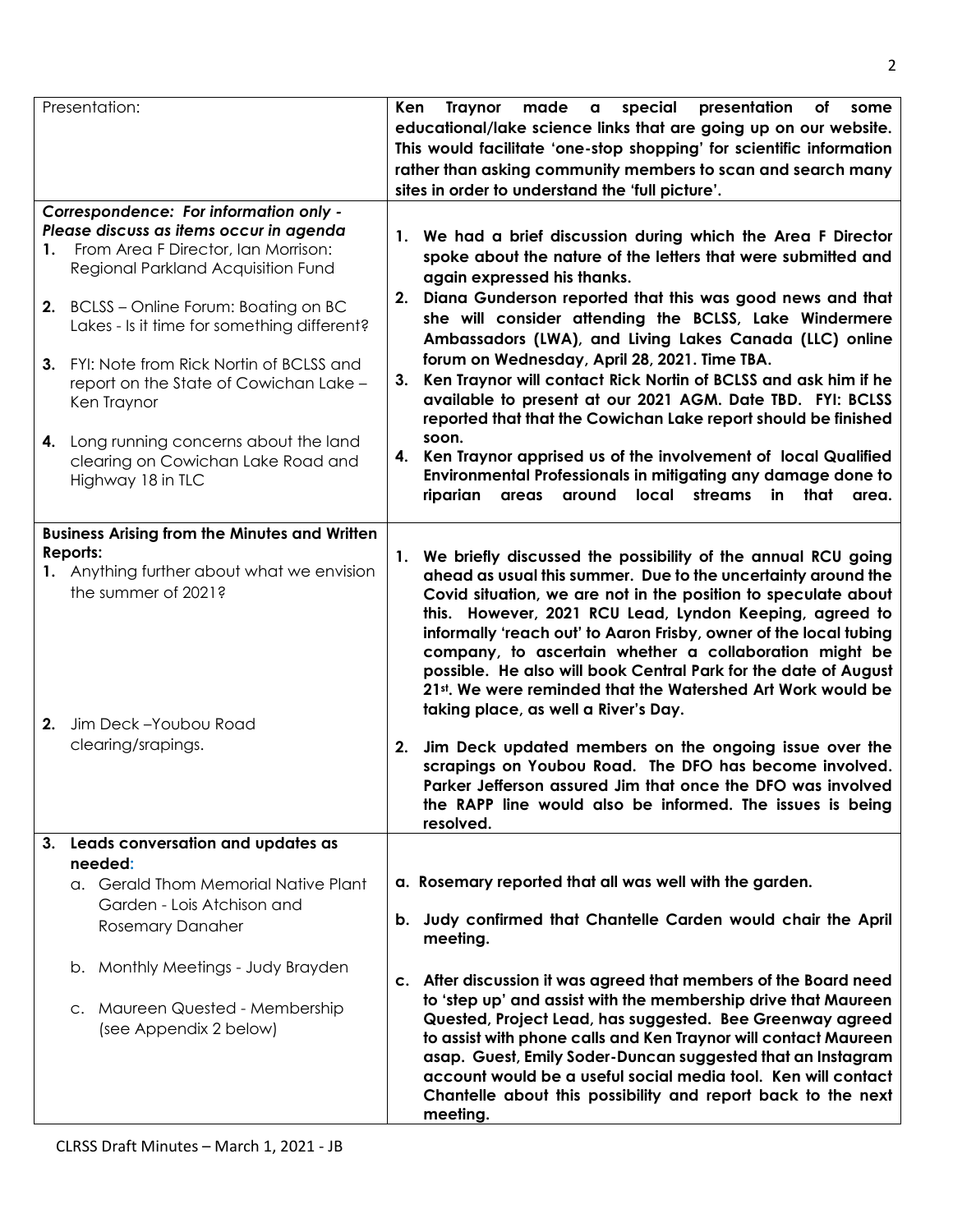| d. Diana Gunderson - Gerald Thom                                                                |    |                                                                                                                                                                                                                                                                                                                                                                                 |
|-------------------------------------------------------------------------------------------------|----|---------------------------------------------------------------------------------------------------------------------------------------------------------------------------------------------------------------------------------------------------------------------------------------------------------------------------------------------------------------------------------|
| <b>Environmental Studies Bursary</b>                                                            |    | d. Diana reported that she has confirmed with LCS that the criteria<br>etc. for the bursary is as usual again this year.<br>She has                                                                                                                                                                                                                                             |
| e. Rosemary Danaher-Retail sales and<br>cards                                                   |    | completed all paperwork so the school selection process may<br>proceed.                                                                                                                                                                                                                                                                                                         |
| f. Youth Engagement - Chantelle<br>Carden                                                       |    | e. \$70.00 and social update - no cards sent.                                                                                                                                                                                                                                                                                                                                   |
|                                                                                                 | f. | See Appendix 5 below.                                                                                                                                                                                                                                                                                                                                                           |
| g. Our Watersheds - Through the Lens<br>of Art - Viewing Ecosystems<br>Creatively- Judy Brayden | g. | See Appendix 3 below. Judy also suggested that she will<br>convene a 1-hour Zoom meeting next week to engage<br>members in a brainstorming activity to generate ideas for our<br>project.                                                                                                                                                                                       |
| New Business: (numbers NOT used in the<br>original agenda)                                      |    |                                                                                                                                                                                                                                                                                                                                                                                 |
| 1. Board Building - Ken Traynor                                                                 |    | 1. Ken suggested that he would begin to contact existing Board<br>members to ascertain vacancies etc.                                                                                                                                                                                                                                                                           |
| 2. Riparian Education signage concerns -<br>Genevieve Singleton                                 | 2. | Genevieve spoke about the state of two of the three riparian<br>informational signs at Saywell Park. Moved and seconded by<br>Rosemary Danaher and Judy Brayden that we investigate<br>replacing any damaged signs. CARRIED.<br>Parker Jefferson agreed to work with Genevieve to revise them<br>and get a quote for their replacement. He will report to the April<br>meeting. |
| 3. Trailor park on Sutton Creek concerns -<br>Genevieve Singleton                               |    | 3. Genevieve, Ken and lan reviewed the situation and the<br>members agreed that Ken would ascertain if an educational<br>program might be appropriate using our knowledge of water<br>levels and augmented with lamprey habitat information by<br>Genevieve Singleton and Joy Wade. Ken will report updates to<br>subsequent meetings.                                          |
| 4. Shaw Creek video - Genevieve Singleton                                                       |    | 4. Genevieve suggested that an educational video about the<br>ecological value of Shaw Creek could be possible as a                                                                                                                                                                                                                                                             |
|                                                                                                 |    | collaborative project with Save Our Holms. Moved and<br>seconded that CLRSS support this initiative in principle.<br><b>CARRIED</b><br>She is also seeking help with a boat that the videographer can<br>use to record the shoreline of Shaw Creek from the water.                                                                                                              |
| <b>Community Stewardship Reports:</b>                                                           |    |                                                                                                                                                                                                                                                                                                                                                                                 |
| 1. Cowichan Watershed Board                                                                     |    | 1. In Tom's absence other reported that the UVIC Environmental<br>Law Centre report on the criteria for holding the water license<br>for the new weir was received. Annual reports are<br>now being prepared.                                                                                                                                                                   |
| 2. Cowichan Stewardship Roundtable -<br>Lyndon Keeping                                          |    | 2. CLRSS Representative, Lyndon Keeping. reported on two<br>interesting items: Thea Rodgers report on the correlation<br>between Oxybenzone and the number of people swimming in<br>a body of water and the initiative to better manage the<br>freighter traffic/ mooring in the Salish Sea, while waiting for the<br>Ports to accommodate them.                                |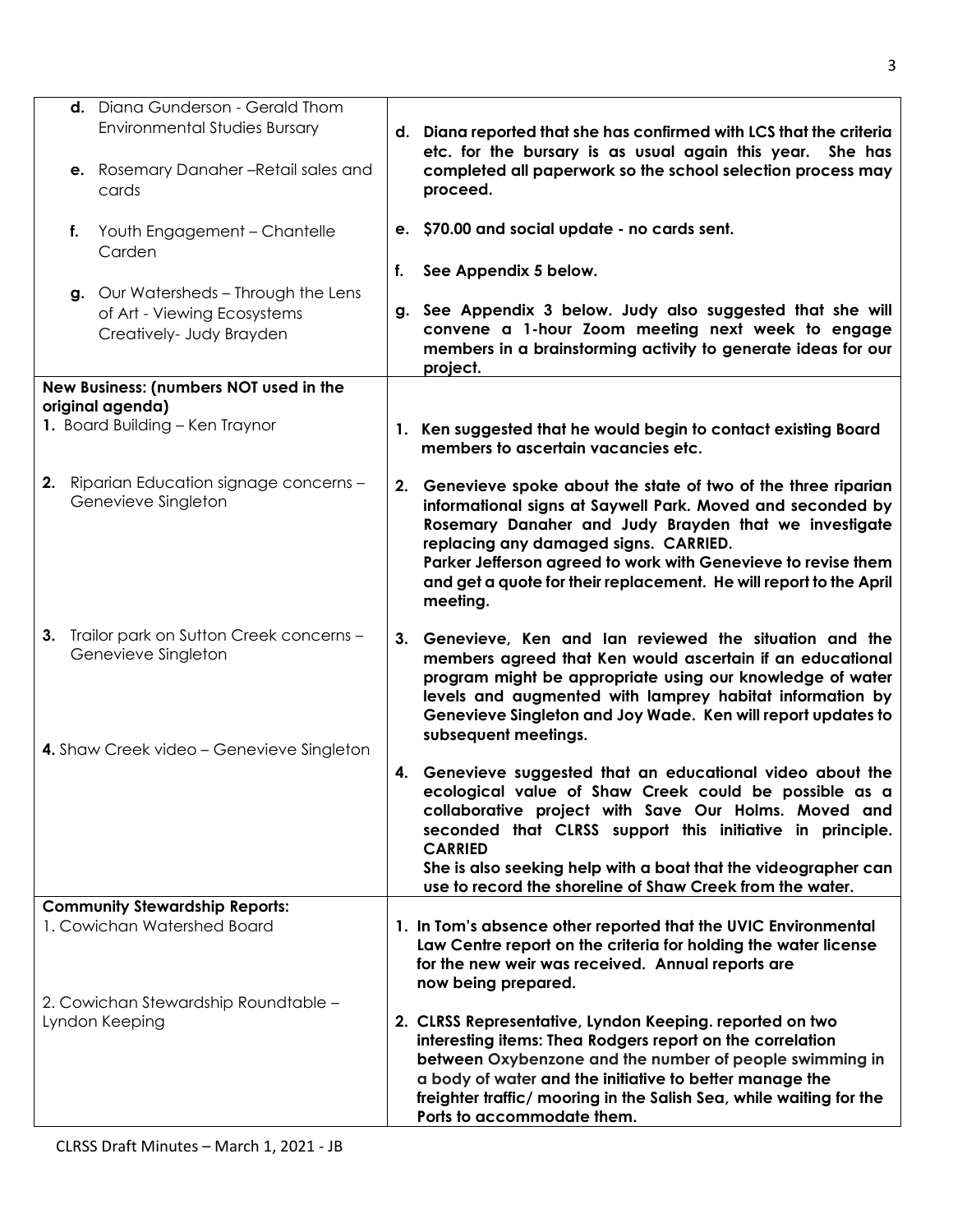| 3. Other reports as needed:                                                                                                                                                                      |                                                                                                                                                                                                                                                                              |
|--------------------------------------------------------------------------------------------------------------------------------------------------------------------------------------------------|------------------------------------------------------------------------------------------------------------------------------------------------------------------------------------------------------------------------------------------------------------------------------|
| a. CLRSS Volunteer hours                                                                                                                                                                         | a. CLRSS Volunteers hours fiscal year to date: 986 hours to<br>February 1, 2021                                                                                                                                                                                              |
| b. Lamprey update - Genevieve<br>Singleton                                                                                                                                                       | b. Genevieve updated us on the lamprey education works that<br>she has been contracted to provide. Her contract has been<br>extended; she is convening a park activity<br>for the Lake Cowichan cubs.                                                                        |
|                                                                                                                                                                                                  | Further she reminded CLRSS members that the River's Day<br>event will be going ahead on September 25th and that Oxford<br>is invited to attend.                                                                                                                              |
| c. Area F Director, CVRD, Ian<br>Morrison - update                                                                                                                                               | c. Ian updated members on the Little Beach acquisition. While<br>the deadline of June 30 <sup>th</sup> will not be met, progress continues to<br>be made.                                                                                                                    |
|                                                                                                                                                                                                  | He reminded us that while the Provincial the Housing Needs<br>Assessment predicted growth in Area F, the Official Community<br>Plan still states that development must be around existing<br>centres (urban containment boundaries) and that rural sprawl<br>is not desired. |
| Motion to Adjourn at 8:37 p.m.                                                                                                                                                                   | Moved by: Rosemary Danaher No seconder required                                                                                                                                                                                                                              |
| <b>Important Upcoming Dates:</b><br><b>Future Regular Meeting Dates:</b><br>Monday, April 12, 2021 - 6:30 p.m. with guest<br>speaker, Leroy Van Wieren, CVRD.<br>Monday, May 3, 2021 - 6:30 p.m. | NOTE THAT BECAUSE THE FIRST MONDAY IS EASTER MONDAY, THE<br><b>MEETING IS ONE WEEK LATER THAN USUAL</b>                                                                                                                                                                      |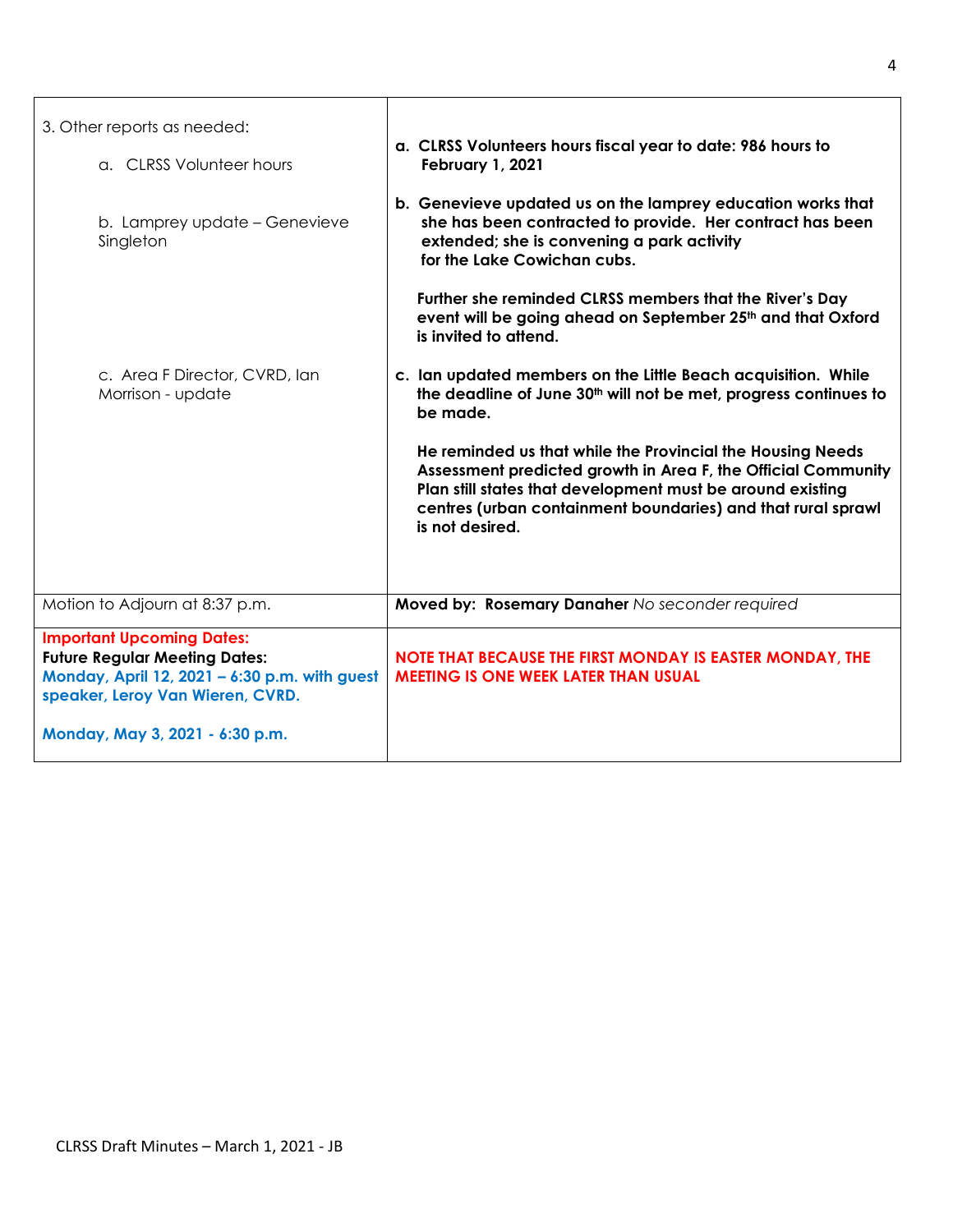**Appendix 1: Strategic Planning Outcomes 2020**

| 1. Increase awareness of and support for building<br>the new weir                                                                                                                                                                 | 2. Increase Youth Engagement                                                                                                                                    |
|-----------------------------------------------------------------------------------------------------------------------------------------------------------------------------------------------------------------------------------|-----------------------------------------------------------------------------------------------------------------------------------------------------------------|
| <b>Goals</b><br>Increase public support<br>Increase community understanding<br>of new weir benefits<br>Increase public awareness of how<br>climate change is driving the need for<br>a new weir<br>3. Protect Lake Shore Lands    | <b>Goals</b><br>Increase youth membership<br>Re-establish Lake Studies program<br>Collaborate with other valley<br>youth programs<br>Establish youth roundtable |
| Goals<br>Protect critical undeveloped<br>shoreline and tributary habitat<br>Promote protection for Shaw Creek<br>$\bullet$<br>watershed<br>Expand shoreline riparian habitat<br>$\bullet$<br>restoration work to tributary creeks |                                                                                                                                                                 |

## **Appendix 2: Membership Committee Report:**

It appears that we only have 58 current members.

In April, I will be starting a membership drive to re-sign current members and try to bring back lapsed members. I will also try beating the bushes to flush out new members.

Until we can safely gather, I will be using email, telephone and written approaches to increase our membership. I also plan to redesign our membership application which I will present to the Board for approval. I think all Board members should have copies of the application so we can sign up new members when we engage with them. In other words, **'Strike while the iron is hot.'** I hope that we can get back up to 100 members while still under the constraints of COVID.

Respectfully submitted,

**Maureen** 

## **Appendix 3: Our Watersheds – Through the Lens of Art -** *Viewing Ecosystems Creatively*

*The goal is to raise awareness about managing our watersheds wisely through community-based, experiential, artistic activities.*

### **Cowichan Watershed Targets for a Healthy and Sustainable Ecosystem**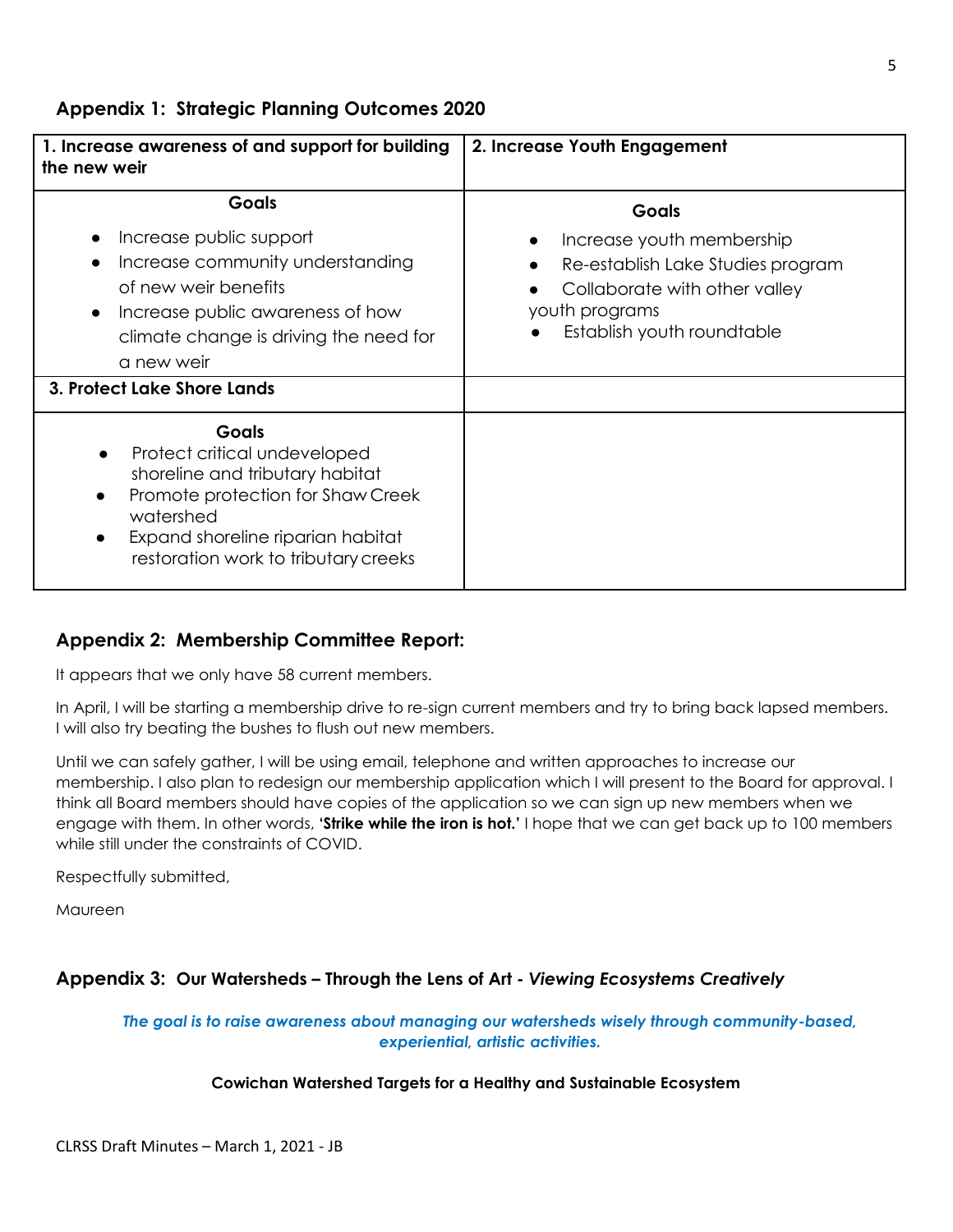- 1) **River Flows**  We want to ensure that Cowichan River summer flows are at levels that support the needs of people and fish.
- 2) **Fish**  We want healthy fish populations in the watershed.
- 3) **Water Quality**  We want clean water in our watershed.
- 4) **Estuarian Health**  We want to be able to eat shellfish from Cowichan Bay.
- 5) **Riparian Habitat**  We want to protect and enjoy the benefits of healthy stream, lakefront, and estuary habitats.
- 6) **Watershed Knowledge-** We want Cowichan watershed residents to increasingly know and value their watershed. We can't fully value what we don't understand.
- 7) **Wise Water Use**  We want Cowichan watershed residents to use water wisely.

**CLRSS has joined a unique, nine-month arts and environmental science opportunity being organized by the Cowichan Valley Arts Council (CVAC***). Contact [judybrayden@shaw.ca](mailto:judybrayden@shaw.ca) if you are interested in becoming involved with the CLRSS project work.*

**Who:** Community environmental groups and individuals

#### **How this works for groups or societies:**

- Groups and societies choose of one of the seven aspirational targets and design a "learning bite" to be shared in the Valley Voice (one month per target). The final edit will be completed by CVAC and will be submitted in a high impact template designed to send a consistent and easily recognizable message to the public.
- Groups design one or two activities in which the community creatively expresses their understanding of the chosen target.
- Groups agree to share community promotions of all activities.
- Groups agree to archive evidence of those activities on Facebook pages etc.
- Groups may choose to participate in a multi-media art show at the Cowichan Valley Arts Council gallery Aug. 27-Sept. 23 (optional). A small donation to show costs would be appreciated by groups.

#### **How this works for individuals and/or collaborative groups (artists, dancers, poets, musicians, thespians etc.)**

- Individuals and collaborative artist groups choose of one of the seven aspirational targets.
- They agree to share community promotions of all activities on their social media sites.
- They agree to archive evidence of their creative activities on their own and CVAC Facebook pages etc.
- They are asked to participate in a multi-media art show at the Cowichan Valley Arts Council gallery Aug. 27-Sept. 23. Cost of show entry is \$25. per individual and \$30 for collaborative group.

#### **How to register:**

On or before May 1st email [manager@cowichanvalleyartscouncil.ca.](mailto:manager@cowichanvalleyartscouncil.ca) With subject: Watershed Show, include the name of your group (or individual) your contact information and your choice of CWB target.Feel free to contact the arts council for more information.

Watch for an introductory article in the March edition of the Valley Voice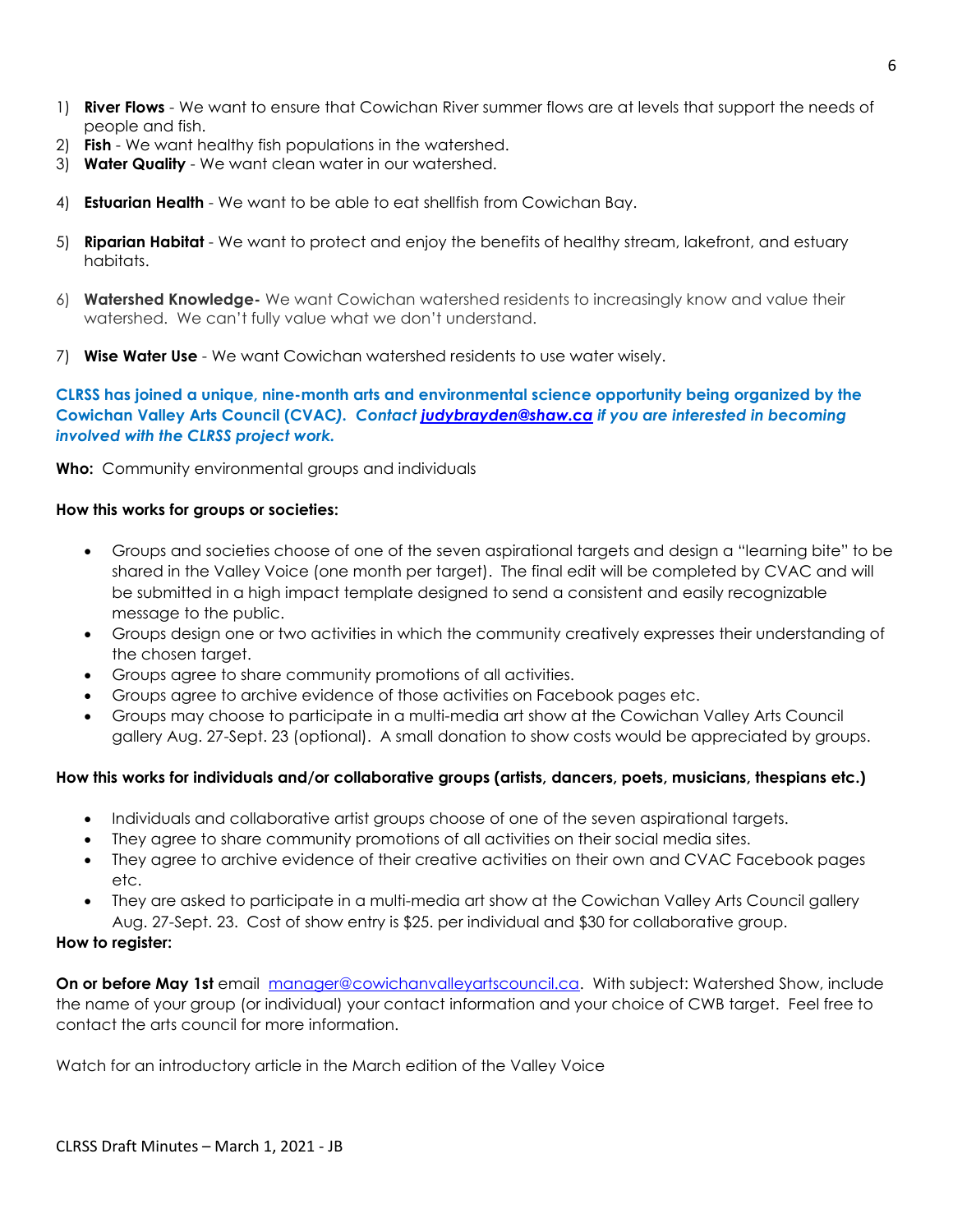## **Appendix 4: CLRSS CVRD collaboration on Water Quality**

**To:** Kate Miller from Ken Traynor

Hi Kate - It has come to my attention that CVRD is beginning to develop Strategic Partnerships with valley organizations as part of your implementation of the new Drinking Water and Watershed Protection Function in CVRD. As you are aware CLRSS has been involved in work on water quality monitoring through collaborations with BCLSS over the years and in partnership with the Watershed Board and MOE as well as our riparian restoration work. I would be interested to talk with you or someone from your department about how you see the role for organizations such as ours in the development and the implementation of the new Drinking Water and Watershed Protection Function going forward.

Look forward to discussing this with you. Thanks for all you do for the valley. Ken Traynor

#### **To:** Ken Traynor from Kate Miller

Thanks for reaching out. Our new DWWP staff person will be starting work with us in March and I will be reaching out to make introductions and help connect him to what is going on in the community. RE the water quality program. You will see that Rosie and Deb have just released the water quality attainment report for the lake https://www2.gov.bc.ca/assets/gov/environment/air-land-water/water/waterguality/water-quality[objectives/wqo-attainment-reports/2021-01-21\\_cowichan\\_lake\\_attainment\\_final.pdf](https://www2.gov.bc.ca/assets/gov/environment/air-land-water/water/waterquality/water-quality-objectives/wqo-attainment-reports/2021-01-21_cowichan_lake_attainment_final.pdf)

Under the CVRD DWWD strategy we will be separating somewhat from the provincial process for a couple of reasons.

- 1. Timeliness we need the analysis and tracking information to inform land use planning so a 8-9 year lag on the reports does not work for us.
- 2. Moving to a risk based approach. Given we have limited funds and a large region we are limiting the number of sites we are monitoring but able to identify emerging issues and focus tactically where possible
- 3. changing the methodology from the provincial attainment process 5 in 30s every 5-10 years to ongoing regular monitoring stations and Increasing the number of times a year to 3. If possible exploring automates sensors in some key areas.

The CVRD Board approved the regional water quality strategy last year and we have limited funds to implement it in our annual budget. This allows us to identify issues tactically and report out annually re trends to the communities as well as adjusting our environmental planning policies if necessary to address emerging issues.

We have two types of partnerships identified under the DWWP:

- One- strategic partnerships which are long term strategic partnership that are not operational and help the CVRD move the objectives of the program forward (like the CWB) these are approved by the Board based on a set of criteria.
- The second type of partnership proposed is more operational like community based data collection. Historically we did this via working with volunteer groups for data collection which was fairly straightforward as there where no funds being expended. We have a number of community groups which are interested in taking this on in exchange for funding for the service. As we are a local government we are bound by our and provincial/federal purchasing policies and have to go through a RFP process which is fairly onerous. We are currently trying to develop social procurement process